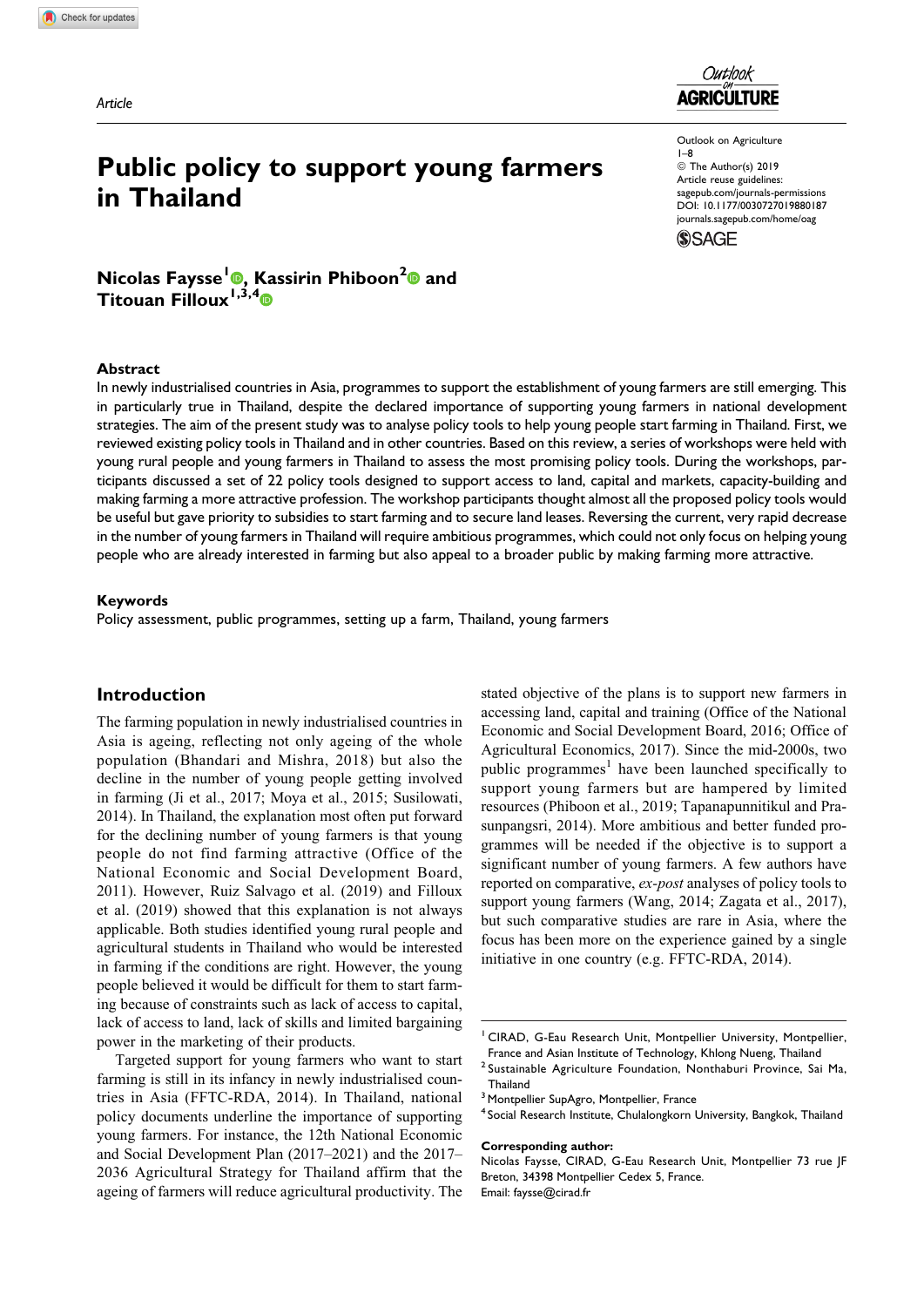

Figure 1. Methodological steps of the study.

The present study conducted an ex ante analysis of policy tools designed to support young farmers in Thailand. The analysis aimed to answer three questions: (i) How can these policy tools support young people who recently started farming? (ii) How can policy tools support young people who would like to farm but who cannot find ways to do so? and (iii) How can policy tools make farming more attractive to young people who are currently not interested? In addition, designing programmes to support young farmers may also benefit from young people's and young farmers' inputs. In several countries, young farmers have their own trade unions: in France, for instance, in the 1960s, these unions were actively involved in the design of programmes to support young farmers (Goure, 2008). In Thailand, associations of young farmers mainly exist at local level and have little say in policy processes or programme design. Consequently, the present *ex ante* analysis of policy tools to support young farmers also included workshops for young people and young farmers in Thailand.

## Methods

The approach was based on four steps (Figure 1). First, we reviewed programmes to support young farmers in Japan and South Korea, in the European Union and in the United States. The countries reviewed were selected because their programmes had been in place for several decades, and in some cases, significant resources are dedicated to the implementation of the programmes. In the European Union, 6.4 billion Euros were earmarked for such programmes in the 2014–2020 period (European Court of Auditors, 2017). A set of 11 policy tools was selected as representative of the diversity of approaches. We also analysed the two main programmes to support young farmers in Thailand based on a review of existing documentation and on interviews with 10 national and provincial staff responsible for programme implementation.

We then organised a series of workshops to identify and discuss possible policy tools to support young farmers. In the second step, an initial workshop was held with 20 young farmers (average age 30) originating from the four regions of Thailand. During the workshop, the 11 policy tools implemented in other countries were presented to the participants, after which they identified another 11 possible

policy tools to help young farmers who are setting up. The 22 selected policy tools were classified under five topics: access to land, access to capital, capacity-building, access to markets and making farming more attractive.

In the third step, four additional workshops were organised. Two involved 37 young rural people (average age 22) living in Prachinburi Province, some of whom already had farming experience while others had none. The other two workshops included 48 students studying for technical diplomas in agriculture in colleges located in Roi Et, Chachoengsao and Prachinburi Provinces.2 During these four workshops, participants were presented with the previously identified set of 22 policy tools, that is, the 11 tools selected during our review of the literature and the 11 additional tools the young farmers proposed during the initial workshop. They discussed them and individually allocated points to the policy tools they found particularly useful. Participants could allocate between 0 and 4 points to each proposed policy. For each of the five topics under which the policies had been classified, the total number of points they could allocate was twice the number of proposed policies listed under one topic. For instance, each participant could allocate six points among the three policy tools to facilitate access to capital. Participants' preferences were analysed by identifying the policies that received significantly more or fewer points than the other policies listed under the same topic. This analysis was conducted using Wilcoxon tests because normality assumptions were not met.

In the fourth step, we organised a multi-stakeholder workshop in Bangkok involving 83 participants. The participants included (1) 32 young farmers (among whom 12 had participated in the initial workshop) from all regions of Thailand; (2) five staff members of public organisations in charge of implementing the two national programmes aimed at supporting young farmers; (3) 11 staff members of other public organisations in charge of rural development or research; (4) 24 staff members of non-governmental organisations (NGOs) or academics who were involved in programmes to support young farmers; (5) five representatives of political parties and (6) six journalists. During the first part of the workshop, the results of research on young farmers were presented (see Filloux et al., 2019; Phiboon et al., 2019; Ruiz Salvago et al., 2019). Then, participants discussed ongoing public programmes to support young farmers and possible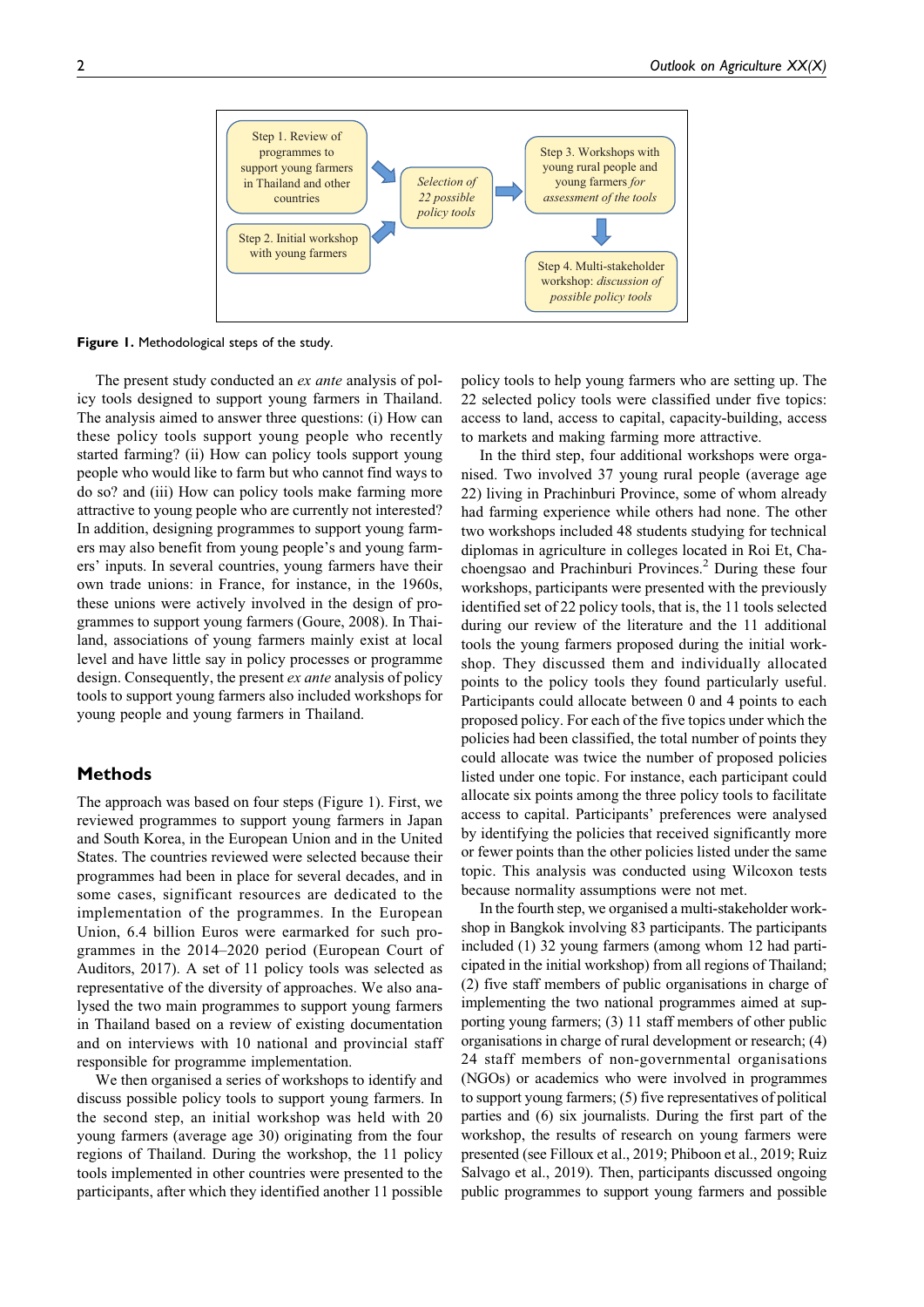new policy tools for the purpose. Finally, the representatives of five political parties presented proposals to support young farmers.<sup>3</sup> The interviews and workshops all took place between September 2018 and January 2019.

# **Results**

### Review of programmes to support young farmers

South Korea and Japan. In South Korea, as part of the Farm Successor Fostering programme, young farmers can obtain 10-year loans (Ma, 2014). However, policy tools to support farmers failed to significantly increase the number of young people starting farming (Kang, 2010). In Japan, a scheme provides pensions to farmers who retire when they are aged between 60 years and 65 years, and they get an additional amount if they transfer their farms to a successor (Uchiyama, 2014). The level of payment increases if the land is transferred to a successor who is less than 35 years old (Uchiyama and Whitehead, 2012). Another programme supports connections between people from non-farming families who are interested in farming, and farmers willing to retire and who do not have a successor in the family (Nagatani and Sakamoto, 2017).

European Union. In the European Union, a young farmer is officially defined as someone who is less than 40 years and who has been farming for less than 5 years (Adamowicz and Szepeluk, 2016). Since the 1990s, three measures have been used at the level of the European Economic Community (and subsequently by the European Union) to directly or indirectly support young farmers (Duric and Njegovan, 2015; European Commission, 2015; Wang, 2014). These measures have been implemented in almost all member states but the criteria for eligibility, the support provided and the budget allocations differ among the states (Zagata et al., 2017).

The first measure was an early retirement scheme for farmers that could be interpreted as indirectly supporting young farmers. This scheme was introduced in France in the 1960s. At that time, farmers over 65 years obtained a supplement to their old age pension if their farm holdings were transferred to a farmer under 45 years (Davis et al., 2013). Similar measures were adopted at European scale from 1992 onwards. Farmers aged between 55 years and 64 years could transfer their holdings to young farmers and in return received a fixed pension. The schemes were not continued in the 2024–2020 Common Agricultural Policy, because they were judged to be largely ineffective: several studies found that many beneficiaries would have retired anyway only few years later (e.g. Bika, 2007; Fellmann and Möllers, 2009). In France, this measure was replaced by a one-off early-retirement subsidy.

The two other measures are implemented as part of the Common Agricultural Policy for the period 2014–2020. The second measure provides direct subsidies. This measure (which already existed in a slightly different form in the 2007–2013 Common Agricultural Policy) is referred to as Measure 6.1 ('farm and business development for young farmers') in the 2014–2020 Common Agricultural Policy.

This measure schedules the delivery of a lump sum subsidy to young farmers based on reception and validation of a business plan. The maximum value of this subsidy is defined by each EU member country, the maximum being 70,000 Euros (Network for Agricultural Development, 2017). During the 2007–2013 period, 193,828 young farmers benefitted from this measure and received an average subsidy of 20,000 Euros (European Court of Auditors, 2017).

The third measure is an increase in the direct subsidies paid to farmers by the European Union. This measure was introduced in the 2014–2020 Common Agricultural Policy and includes an additional payment to young farmers of 25% of the payments calculated based on their farming system. These farmers receive this additional payment for a maximum period of 5 years. In 2015, 279,071 farmers benefitted from this support and received an average of 1135 Euros per year (European Court of Auditors, 2017).

Since the early 1960s, other policy tools have been implemented in France to support young farmers setting up economically sustainable farms. One condition for receiving subsidies is that the size of the farm must be above a certain threshold, which varies with the region. These policy tools also aim to discourage the development of very big farms. Two main programmes were set up to make medium-sized farms more accessible to young farmers. First, the Land Development and Rural Establishment Societies (French acronym SAFER) are private companies whose shareholders are public organisations and farmers' unions (Sencébé, 2012). The SAFERs are automatically informed of upcoming sales of land in agricultural or natural areas and may exercise a right to buy the land at a price calculated based on predefined formulae. The SAFERs then sell back the land to farmers, often after a process of land consolidation. The priority is to sell the land to farmers whose farm has decreased in size for some reason and to young farmers (Hennessy, 2014). Since the 2000s, other NGOs have also started buying land to make it available to young farmers (Ravenscroft, 2014). In 2012, SAFERS helped 1200 young farmers set up on a total of 88,000 ha (French Court of Auditors, 2014).

In France, steps have also been taken to guarantee the security of land leases (Barral and Pinaud, 2017). Lessees can choose the crops they want to grow, and lease agreements can be renewed automatically as long as the lessee pays the rent and the owner does not want to farm the land himself/herself. Moreover, if the owner decides to sell the land, the lessee has the right of first refusal to purchase it. Lease prices evolve annually according to indexes calculated at regional level. This increased security enables young farmers to feel secure if they start their farm on leased land. Other countries in the European Union have introduced similar policy tools (Courleux, 2011).

Finally, support is provided not only for the purchase of material resources but also to train and accompany young people before and after they set up their farms. For instance, in France, each young person who sets up a farm in the framework of the official process can benefit from a 6-month training period. This training is specific to each young person based on his or her skills and farm project.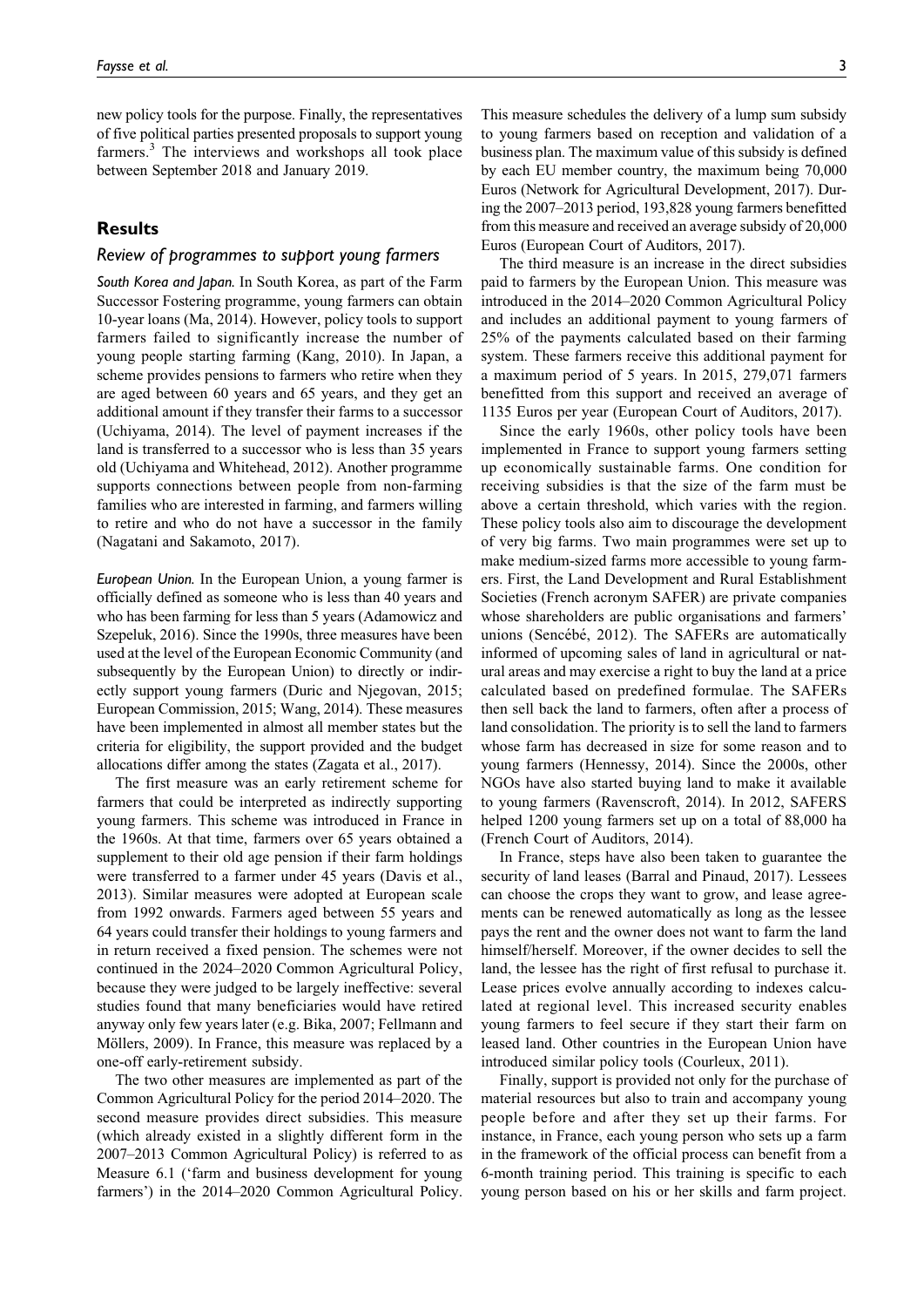| <b>Issue</b>         | Policy tools                                                                                                                                      | South<br>Korea |      | European<br>Japan Union | United<br><b>States</b> |
|----------------------|---------------------------------------------------------------------------------------------------------------------------------------------------|----------------|------|-------------------------|-------------------------|
| Access to<br>land    | LI. Farmers willing to retire receive public subsidies if they lease or sell land to young No<br>farmers or if they start a partnership with them |                | Yes: | Yes <sup>a</sup>        | Yes <sup>a</sup>        |
|                      | L2. Organisations make sure that land prices do not increase more than their<br>agricultural value                                                | No             | No.  | Yes <sup>a</sup>        | Yes <sup>a</sup>        |
|                      | L3. Lessees have some security concerning the conditions and duration of land leases No                                                           |                | No.  | Yes <sup>a</sup>        | No.                     |
| Access to<br>capital | KI. Loans specifically available to young farmers                                                                                                 | Yes            | Yes  | Yes.                    | Yes                     |
|                      | K2. Initial grant to young farmers                                                                                                                | No             | No   | Yes                     | No.                     |
| Capacity<br>building | Training, for example, in preparation for writing a business plan (C1) and training in Yes<br>accounting (C2)                                     |                | Yes  | Yes                     | Yes                     |

|  |  |  | Table 1. Policy tools used to support young/beginning farmers in several economically advanced countries. |
|--|--|--|-----------------------------------------------------------------------------------------------------------|
|  |  |  |                                                                                                           |

<sup>a</sup>ln some states only.

During this period, the future farmer also writes a business plan with the support of accompanying staff (Giorgis and Pech, 2017). Again in France, some young people can test their farming project for 2 years, following a 'business incubator' model. During this period, young farmers have access to land and to advice from experienced farmers, and they receive support in marketing their products (Bonneau, 2013). In some European Union countries, support is provided to young people to help them set up a rural business (European Network for Rural Development, 2019).

The means dedicated to support young farmers in the European Union thus address a wide range of issues. However, apart from a few studies of specific policy tools (May et al., 2019), there has been no comprehensive assessment of the programmes to support young farmers in the European Union (Davis et al., 2013; European Court of Auditors, 2017; Zagata et al., 2017).

United States. In the United States, public programmes generally use the term 'beginning farmer' rather than young farmer. A beginning farmer has been farming for less than 10 years, and there is no age criterion. The farm service agency of the US Department of Agriculture provides longterm loans to beginning farmers (Dodson and Koenig, 2007; Kauffman, 2013): if the applicant and the proposed project meet certain criteria, the agency can provide up to 100% of the loan required to purchase farm land. Several individual states have complementary policy tools. In Iowa, landowners can save on taxes if they lease land to beginning farmers (Freedgood and Dempsey, 2014). In Vermont and Massachusetts, public and private foundations buy land from farmers and then sell it on with the restriction that if the new buyer wants to sell it again later, it will be sold based on its agricultural value. The objective is to lower the price at which land is available to beginning farmers (Plotkin, 2015). This process resembles the one implemented by French SAFER, the main difference being that in the United States, farmers sell land to public or private foundations on a voluntary basis.

Balance. Table 1 compares the type of support provided in South Korea and Japan, the European Union and the United States. Member countries of the European Union have the widest range of policy tools to support young farmers. But even within the European Union, some countries including France have implemented a whole set of programmes to support young farmers, while the support available in other countries is much more limited (Zagata and Sutherland, 2015). Other policy tools to support farmers are widespread in economically advanced countries, such as crop insurance, pension schemes and healthcare (Wang et al., 2016). These policy tools are usually not specifically geared towards young farmers but help make farming more attractive.

# Public programmes to support young farmers in Thailand

The New Farmer programme and the Young Smart Farmers programme are the two main public initiatives to support young farmers, officially defined as being less than 45 years old. A few other actors, including some universities, implement local initiatives (Phiboon et al., 2019). The New Farmer programme was launched in 2007 and has gone through various phases. In 2018, each beneficiary participated in a 6-month training course which included 2 months of classroom instruction followed by 4 months of practical training on farms managed by the Agricultural Land Reform Office (Winai, 2015). Some participants are then allocated plots of up to 0.8 ha by the Agricultural Land Reform Office, depending on the amount of land available in each province. The organisation also provides small loans and advice during the first 2 years. These young farmers can ask for a land title, but the title they obtain specifies that they cannot sell or rent out the land.

At national scale, 750 young farmers obtained land as part of this programme between 2010 and 2017. By 2018, there had been no official or academic evaluation of this programme. Staff of the Agricultural Land Reform Office we interviewed considered the outcomes to be at best lukewarm, as many participants faced difficulties in getting started and could not earn sufficient income farming the land they had received. One staff member mentioned that, in his opinion, only 10% of the 750 young farmers managed to go on to farm successfully.

The young smart farmers programme was launched in 2014, after a preliminary programme which started in 2008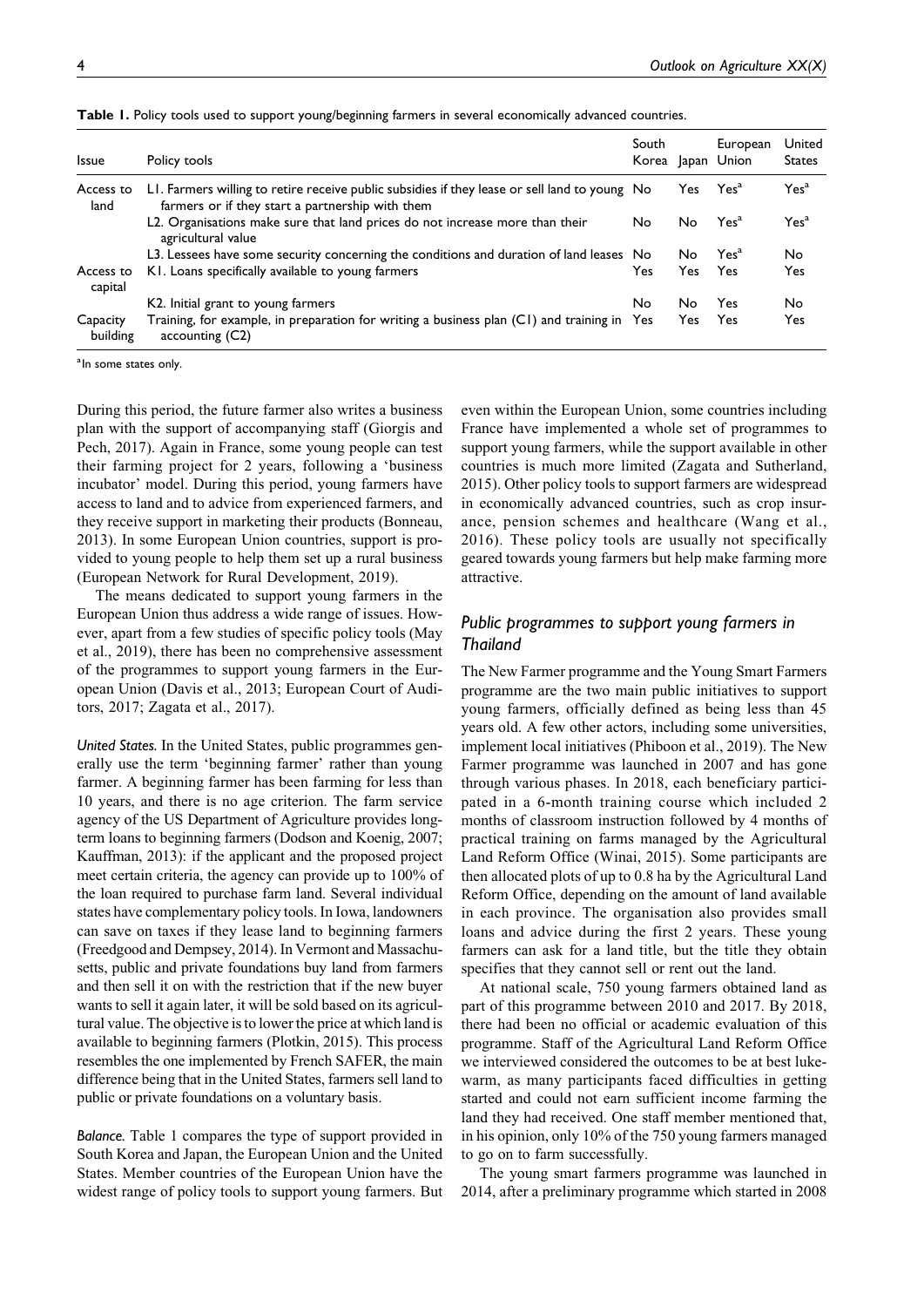| Issue                    | Policy tool                                                                                                                                                              | Origin<br>of the | Points received<br>(% of all points)<br>proposal attributed, per topic) |
|--------------------------|--------------------------------------------------------------------------------------------------------------------------------------------------------------------------|------------------|-------------------------------------------------------------------------|
| Access to<br>land        | LI. Providing pensions to farmers who are willing to retire if they pass on their farm PoC<br>to young farmers                                                           |                  | 30                                                                      |
|                          | L2. At district level, definition and implementation of a maximum purchase price for PoC<br>agricultural land and a maximum price for renting land                       |                  | 30                                                                      |
|                          | L3. Possibility to sign a land rent contract for at least 10 years, under which the<br>owner cannot evict the lessee if the rent is paid                                 | PoC              | $40^{\rm a}$                                                            |
| Access to<br>capital     | K1. Long-term loans at reduced rates which differ depending on the type of farming. PoC<br>No obligation to pay back the loans during the first few years                |                  | 30                                                                      |
|                          | K2. Subsidies to cover some of the costs of buying a piece of land and the required PoC<br>farm equipment and to cover some of farming costs during the first years      |                  | 39 <sup>a</sup>                                                         |
|                          | K3. Subsidies that partially cover the costs of changing their parents' farms to<br>practice new forms of agriculture or to develop ecotourism                           | <b>PW</b>        | 31                                                                      |
| Capacity-                | C1. Learning how to write a business plan before starting farming                                                                                                        | PoC              | 16                                                                      |
| building                 | C2. Training in accounting skills                                                                                                                                        | PoC              | $\mathbf{8}^{\mathrm{a}}$                                               |
|                          | C3. Creation of learning centres in each community run by experienced farmers<br>focused on training young farmers                                                       | <b>PW</b>        | 17                                                                      |
|                          | C4. Internships/practical training on farms belonging to experienced farmers, who PW<br>then agree to mentor the young farmers                                           |                  | 15                                                                      |
|                          | C5. Training in farming practices and processing of farm products, related to their PW<br>farm project, by the staff of the agricultural colleges                        |                  | 15                                                                      |
|                          | C6. During the first years, specialists should come to the farm to provide support in PW<br>farm practices, accounting and management decisions                          |                  | 15                                                                      |
|                          | C7. Training in marketing, communication and certification                                                                                                               | <b>PW</b>        | 4                                                                       |
| Access to<br>markets     | MI. Support in obtaining certification for good agricultural practices or organic<br>farming                                                                             | PoC              | 17                                                                      |
|                          | M2. Provision of information on local and national market channels                                                                                                       | PoC              | 16                                                                      |
|                          | M3. Support for on-line marketing based on the creation of websites including a list PW<br>of farm products and farmers' contacts to directly link farmers and consumers |                  | 23                                                                      |
|                          | M4. Support to enable participation in agricultural fairs                                                                                                                | PW               | 16                                                                      |
|                          | M5. Support to get involved in networks of farmers selling the same products in<br>order to be in a better position to negotiate prices                                  | <b>PW</b>        | 16                                                                      |
|                          | M6. Financial support to pay the cost of transport to sales outlets                                                                                                      | <b>PW</b>        | $\mathbf{H}$                                                            |
| Making farming<br>a more | AI. Insurance for farm production (crops and animals). The government provides PoC<br>subsidies to reduce insurance premiums                                             |                  | 39                                                                      |
| attractive<br>profession | A2. Creation of specific pension and health care schemes for farmers. These<br>systems receive financial support from the government                                     | PoC              | 27                                                                      |
|                          | A3. Full scholarship for agricultural studies, including food and accommodation                                                                                          | <b>PW</b>        | 34                                                                      |

| Table 2. Assessment of potential policy tools to support young farmers by young rural people and students in agricultural colleges |  |  |  |  |
|------------------------------------------------------------------------------------------------------------------------------------|--|--|--|--|
|                                                                                                                                    |  |  |  |  |

PoC: policy in place in other countries; PW: policy suggested during the initial workshop

 $^{\rm a}$ Statistically significant difference in the number of points received, compared to other policy tools targeting the same issue, based on a Wilcoxon test (p  $< 0.05$ ).

(Department of Agricultural Extension, 2017). The programme supports established young farmers, who receive training in how to prepare a business plan and visit model farms. Additionally, networks between young smart farmers are supported. The goal is to promote role models of 'farming entrepreneurs', who use modern farming practices, are actively involved in the marketing of their products, and make a good profit. For instance, a report presenting this programme showcased a list of young smart farmers including the annual profit made by each farmer (Department of Agricultural Extension, 2017). In 2017, 5477 beneficiaries were registered as 'young smart farmers'.

The 11th National Economic and Social Development Plan includes three goals to support young farmers: (i) provide arable land ready for cultivation; (ii) make funds easily accessible and (iii) promote the profession of farming in a positive light (Office of the National Economic and Social Development Board, 2011). The support provided by the two national programmes appears at best incomplete with respect to these goals. The support they provide to each young person trying to start farming is usually limited (Phiboon et al., 2019), and the number of farmers that have benefitted is small (less than 7000) compared to the drop in the number of farm holders under 45 years old in the whole country (1.2 million between 1993 and 2013).

#### Views of rural youth and students in agriculture

In the initial workshop, participants said they thought the definition of 'young' farmers in the two national programmes (being aged less than 45 years) was appropriate. The 11 policy tools the young farmers identified during this workshop mainly focused on support for capacity building (tools C3–C7 in Table 2) and access to markets (policy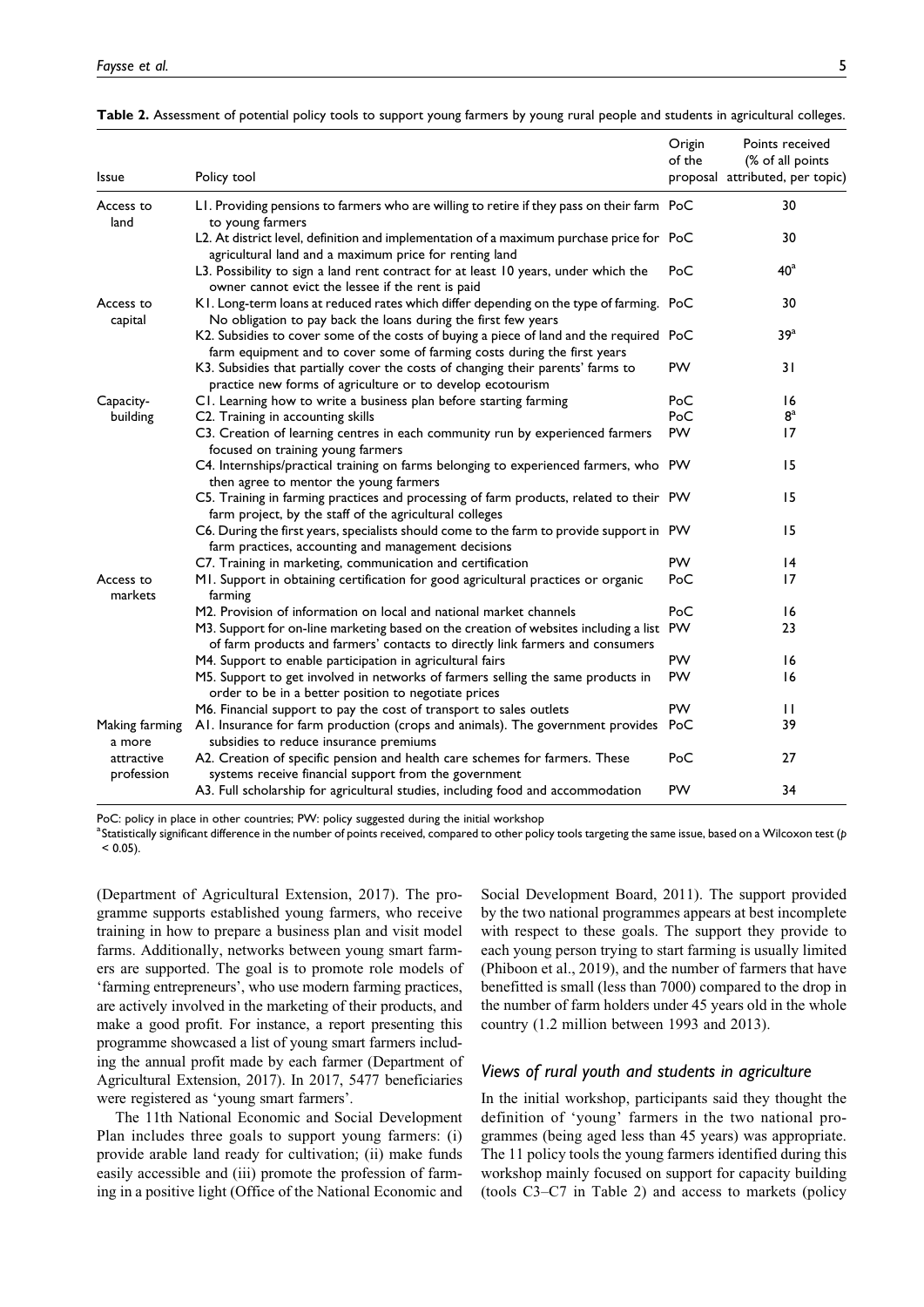tools M3–M6 in Table 2). For support in accessing capital, the participants suggested a specific subsidy to partially cover the costs of adapting their parents' farms to new forms of agriculture or to develop ecotourism. This suggestion corresponds to the interest expressed by the majority of people whose parents were farmers interviewed by Ruiz Salvago et al. (2019) and by Filloux et al. (2019). These interviewees said they would be interested in starting farming on family land if the conditions were right, in which case their aim was often to start farming differently from their parents.

Table 2 also shows how participants in the other four workshops evaluated the 22 policy tools. Participants considered that almost all proposed policy tools were of interest. Analyses based on a Wilcoxon test made it possible to identify some statistically significant differences in the participants' assessments. First, increasing the security of land rental contracts (which were often for less than 2 years for rice farming) was ranked higher than other proposals to facilitate land access. The workshop participants believed this would enable them to invest in farmland and to avoid being limited to annual crops. Second, as far as access to capital is concerned, subsidies to cover part of the initial costs of getting into farming as well as part of initial farm operating costs were also ranked higher than other proposals regarding capital. Participants did not ignore loans as another possible way to obtain complementary capital, although some worried that young farmers can easily get into debt. Third, training in accounting was not considered favourably and ranked well below capacity building in farming practices, marketing and certification. Participants believed accounting is important but could be learned later. Apart from the 22 policies, participants also suggested the creation of a pension scheme would facilitate the recognition of farming as a fully fledged profession.

# Views of other actors

During the multi-stakeholder workshop, many participants acknowledged the existence of public programmes at national level to support young farmers but pointed out that these programmes did not include a clear explanation of the types of farms they promoted. When discussing possible policy tools, participants paid particular attention to land access. Several participants pointed out that the young farmers who accessed land with the support of the New Farmer programme were not able to continue farming, because the procedure to get a land title was too long and too complex and because of the lack of material support. Participants proposed increasing the use of public land to help young farmers set up. In particular, the Agricultural Land Reform Office had distributed land to farmers during previous decades. Some of these farmers had retired and their children did not want to farm. Participants mentioned the possibility that the Agricultural Land Reform Office take back that land (paying some compensation to retired farmers) so as to be able to distribute it to young people who would like to set up their own farm.

Representatives of political parties proposed several policy tools, the main ones being (1) helping young farmers obtain loans and grants; (2) increase the number of Young Smart Farmers; (3) organise a welfare system for farmers and (4) develop unions for young farmers. However, they often focused on broad ideas and did not detail how their proposed policy tools could be implemented in practice. This shows that this topic was not yet the subject of active political discussion at national level.

#### **Discussion**

The policy tools listed in Table 2 would extend the opportunity space (Ruiz Salvago et al., 2019) of three categories of young people. They could provide resources to young people who recently started farming. The proposed policy tools would help reduce the time young people who would like to start farming spend obtaining the resources they need to start, which, in the absence of support, can take many years (Filloux et al., 2019). These policy tools can also render farming more attractive to those who are currently not interested in farming.

During the workshops, participants underlined the need for material support but also mentioned uncertainties concerning land rent, capital management, crop production and health. The importance paid to the risks related to farming was also mentioned by young Thai people in Ruiz Salvago et al. (2019) and Filloux et al. (2019). When discussing policy tools to support young farmers to start farming, workshop participants paid particular attention to those that help reduce uncertainties (e.g. insurance and healthcare schemes).

The policy tools discussed above can help young farmers face specific difficulties. However, public programmes should also take a broader view. Phiboon et al. (2019) showed that young farmers start farming in Thailand with different goals in mind. Some have an entrepreneurial mindset, others consider sustainable farming practices to be important. The types of farms supported by public programmes in Thailand cover the diversity of farms set up by young farmers to some extent. However, they should better accompany young people in thinking about the kind of the farm they would like by paying more attention to the goals described by young people (Phiboon et al., 2019).

Finally, the proposed policy tools may help young people access the resources they need to start farming, but they only marginally touch on the issue of farm structure. In the European Union, the proportion of young farmers in the farming population is relatively high in Germany, France and Poland (Zagata and Sutherland, 2015). The proportion of young farmers in the farming population is similar in France and Germany, even though the German government devotes far fewer resources to supporting young farmers than the French government (Zagata and Sutherland, 2015). The higher proportion of young people in the farming population in France and Germany compared to other European countries may not only be due to public programmes but also by the fact that the average farm is comparatively larger. Young people are motivated to take over a farm from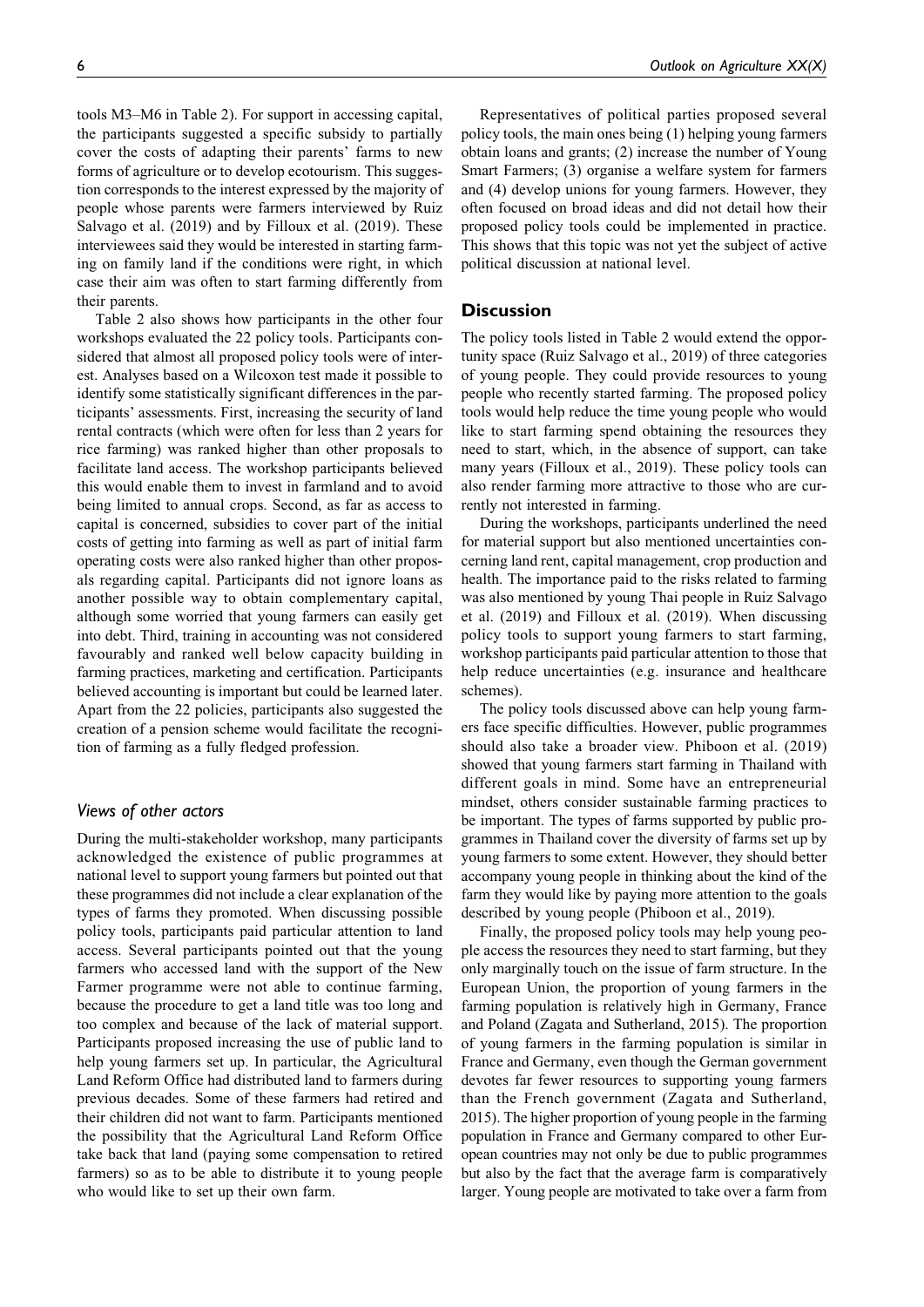someone who is retiring if the farm can provide a good income (Zagata and Sutherland, 2015). Ruiz Salvago et al. (2019) and Filloux et al. (2019) also showed that children whose parents had profitable farms in Thailand were more interested in starting farming than children whose parents had less profitable farms.

Accordingly, young Thai people who are interested in being fulltime farmers should receive support to farm a farm whose size and production system will procure them an income they consider satisfactory compared to opportunities in non-agricultural sectors. A discussion on farm size and income from farming has not yet started in Thailand but may be an important aspect of the debate in the future.

# Conclusion

Programmes set up to support young farmers in Thailand have been limited, both in terms of the aid provided to each farmer and in the number of farmers who receive support. The objective set by the Thai government to stop the very rapid decrease in the number of young farmers will require 'packages' of policy tools that may have different dimensions: (i) help young people who aim to start farming solve different constraints at the same time, for example, access to land, capital or acquiring farming skills and (ii) reach out not only to young people already interested in farming but also make farming more attractive. The chance for such support to succeed will increase if the young people can provide some resources themselves (e.g. access to land thanks to the family, previous farming experience, already belong to networks, etc.).

The design of the public programmes that will structure these policy tools should not only aim to address the needs of young farmers who differ in terms of their resources and goals. Public programmes should also be designed based on national priorities. Defining which types of young farmers to support and how to support them should therefore take place in the framework of a wider discussion about the future of the agricultural sector in Thailand: what roles it should play and which types of farm should be encouraged to enable the sector to play these roles.

#### Acknowledgements

The initial workshop and the multi-stakeholder workshop were jointly organised by the Sustainable Agriculture Foundation – Thailand, Thai Water Partnership, Chulalongkorn University, Thai Water Partnership, and Cirad Research Institute. The text benefitted from suggestions from Jim Sumberg.

#### Declaration of conflicting interests

The author(s) declared no potential conflicts of interest with respect to the research, authorship, and/or publication of this article.

#### Funding

The authors disclosed receipt of the following financial support for the research, authorship, and/or publication of this article: This work was supported by the Agence Nationale de la Recherche (French National Agency for Research) as part of the DOUBT project.

## ORCID iD

Nicolas Faysse <https://orcid.org/0000-0002-5683-8473> Kassirin Phiboon D<https://orcid.org/0000-0001-8428-2049> Titouan Filloux  $\blacksquare$  <https://orcid.org/0000-0002-3577-7368>

#### **Notes**

- 1. Hereafter, a 'programme' refers to a set of measures or policy tools (Zagata et al., 2017) implemented by a public agency to achieve one or more goals.
- 2. Students at these colleges were also surveyed in Filloux et al. (2019).
- 3. The multi-stakeholder workshop was organised during the electoral campaign that took place before the general elections in March 2019.

#### **References**

- Adamowicz M and Szepeluk A (2016) Support to young farmers as part of agricultural policy of the European Union. Problems of Agricultural Economics 3(348): 106–127.
- Barral S and Pinaud S (2017) Accès à la terre et reproduction de la profession agricole. Revue Française de Socio-Économie 1: 77–99.
- Bhandari H and Mishra AK (2018) Impact of demographic transformation on future rice farming in Asia. Outlook on Agriculture 47(2): 125–132.
- Bika Z (2007) The territorial impact of the farmers' early retirement scheme. Sociologia Ruralis 47(3): 246–272.
- Bonneau E (2013) Des agriculteurs 'sous couveuses': un dispositif pour l'installation de nouveaux exploitants, l'exemple de la Région Aquitaine. Scienze del Territorio 1: 339-354.
- Courleux F (2011) Augmentation de la part des terres agricoles en location: échec ou réussite de la politique foncière? Economie et Statistique 444(1): 39–53.
- Davis J, Caskie P and Wallace M (2013) How effective are new entrant schemes for farmers? Eurochoices 12(3): 32–37.
- Department of Agricultural Extension (2017) Young Smart Farmer Future and Direction of Thai Agricultural Sector [in Thai]. Bangkok, Thailand: Department of Agricultural Extension.
- Dodson CB and Koenig SR (2007) Facilitating beginning farmers purchase of farmland. Journal of the ASFMRA 2007: 72–84.
- Duric K and Njegovan Z (2015) Mechanisms of support for the young rural population in the European Union. Ekonomika Poljoprivrede 62(4): 1003.
- European Commission (2015) Young Farmers and the CAP. Brussels: European Commission.
- European Court of Auditors (2017) EU Support to Young Farmers Should Be Better Targeted to Foster Effective Generational Renewal. Report no 10/2017. Brussels.
- European Network for Rural Development (2019) Youth and Generation Renewal. Brussels: European Commission.
- Fellmann T and Möllers J (2009) Structural change in rural Croatia—Is early retirement an option? International Advances in Economic Research 15(1): 125–137.
- FFTC-RDA (Food and Fertilizer Technology Center for the Asian and Pacific Region – Rural Development Administration) (2014) Proceedings of the International Seminar on Enhanced